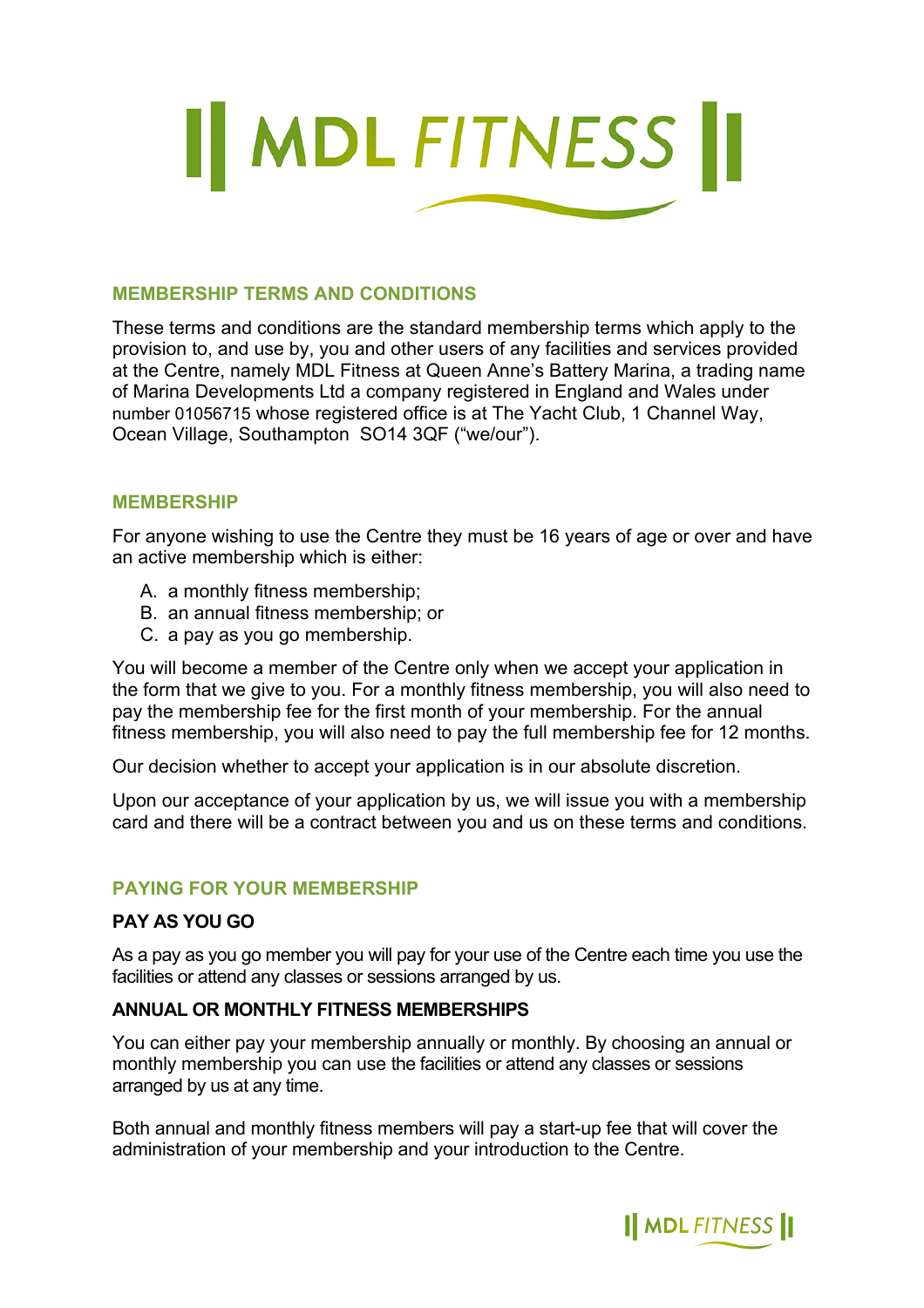We may deny you access to the Centre whilst any membership fees payable by you or other sums are due and remain outstanding.

### a. **MONTHLY FITNESS MEMBERSHIP**

As a monthly fitness member, you will pay the monthly membership fee by recurring card payments, you will authorise us to debit your card with the monthly fee on a recurring basis.

The payment will be debited from your card on the date set by you each month.

At the point of sale, you will also pay a pro rata payment in your first month of Membership. This pro rata payment covers the cost of your membership until your recurring card payment has been set up.

If a payment is returned by your card supplier unpaid, we have the right under our Dunning process re-present a request for this payment at any point without notice Payment collection will be retried after 1, 4, and 9 days from the invoice due date. If after 10 days the if invoice is unpaid, the subscription will cancel.

If you card is lost or stolen or your card provider issues you with a new card you must update us immediately with the new card details. You can update your card details via your membership portal.

### b. **ANNUAL FITNESS MEMBERSHIP**

As an annual fitness member, you will pay for 12 months in advance but will receive 2 months for free.

## **MONEY BACK GUARANTEE**

A 14-day money back guarantee is offered to all new monthly and annual fitness members. All monies paid in respect of the membership will be refunded in full should you for any reason wish to terminate this agreement within 14 days of joining. We will issue your refund within 14 days of your notice to terminate this agreement. We reserve the right to retain any administration fee.

## **CANCELLING YOUR MEMBERSHIP**

We recognise that many people's circumstances change. In such an event, should you wish to cancel your membership you must notify, in writing, via our [online enquiry](https://www.mdlmarinas.co.uk/contact/?question_197=5837&question_196=6457)  [form.](https://www.mdlmarinas.co.uk/contact/?question_197=5837&question_196=6457) We require you to provide us with 1 months notice of your intention to cancel your membership.

### a. **MONTHLY MEMBERSHIP**

If you are a monthly fitness member, please ensure you also cancel the recurring card payment. MDL Fitness will not refund membership payments where written cancellation has not been provided for. We can not take phone calls for any cancellation.

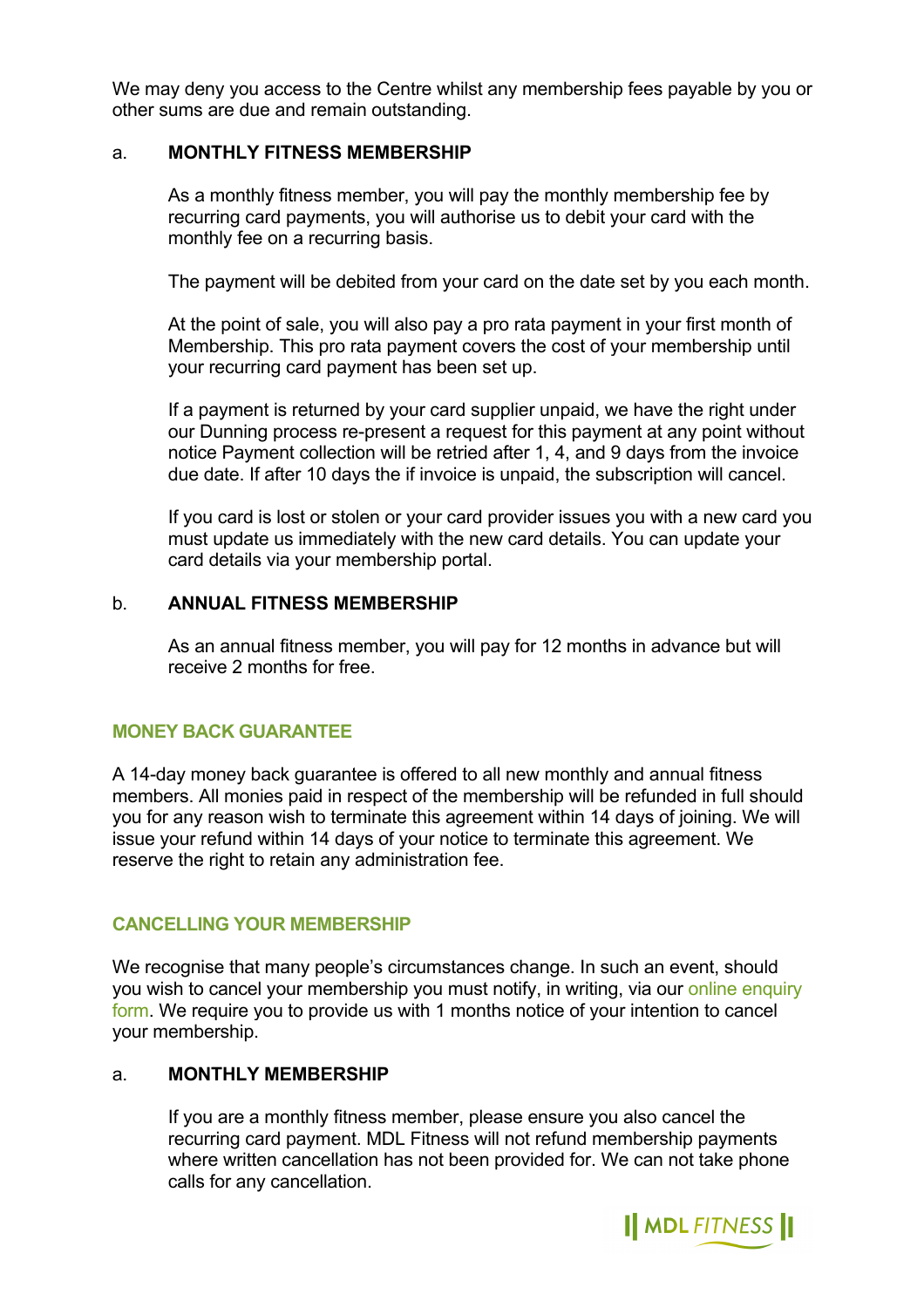Where notification is not received and your recurring card payment is cancelled, we reserve the right to collect any monies outstanding.

If you wish to re-start your membership with us, you will be required to pay the start-up fee and pro rata payment.

### b. **ANNUAL MEMBERSHIP**

If you are an annual fitness member and you cancel your membership part way through the year you will lose the benefit of the 2 months free. We will refund you for the remining months of your membership less an amount equal to the 2 free months which you would have received free of charge by paying for your membership in advance.

If you wish to re-start your membership with us, you will be required to pay the start-up fee and pro rata payment.

### **REFUNDS**

No refund of membership fees will be made if a facility or an activity is withdrawn from the Centre's programme.

Refund requests will be honoured where less than 1 month's notice is given for medical reasons with supporting medical evidence. In other circumstances, if less than 1 month's notice is given, then discretion may be applied with the value credited to the account for future participation.

### **MULTI-SITE USE**

All fitness memberships may also use other Centres that are not their 'home' site as long at their 'home' site has a greater monthly or annual purchase price than the site they are visiting. If the 'home' site is a lower price they may use other Centres on no more than two occasions per month before they will be required to upgrade to the site with the greater monthly or annual price.

If you pay as you go for activities at one Centre, you must do so at all of our other Centres in the group when visiting.

Customers from other Centres will not be able to swipe through access controls therefore they will need to report to reception to gain entry. This will include entry to the gym and changing rooms.

### **MEMBERSHIP HOLIDAYS – 'FREEZING YOUR MEMBERSHIP'**

As a benefit to membership, we offer the opportunity to temporarily suspend or 'freeze' your membership in the event of prolonged absence such as serious illness or injury. This benefit is for monthly fitness memberships only. This benefit is for full calendar months only and available for a minimum of 1 calendar month up to a maximum of 6 calendar months. It carries a reduced fee of £5.00 per member per month.

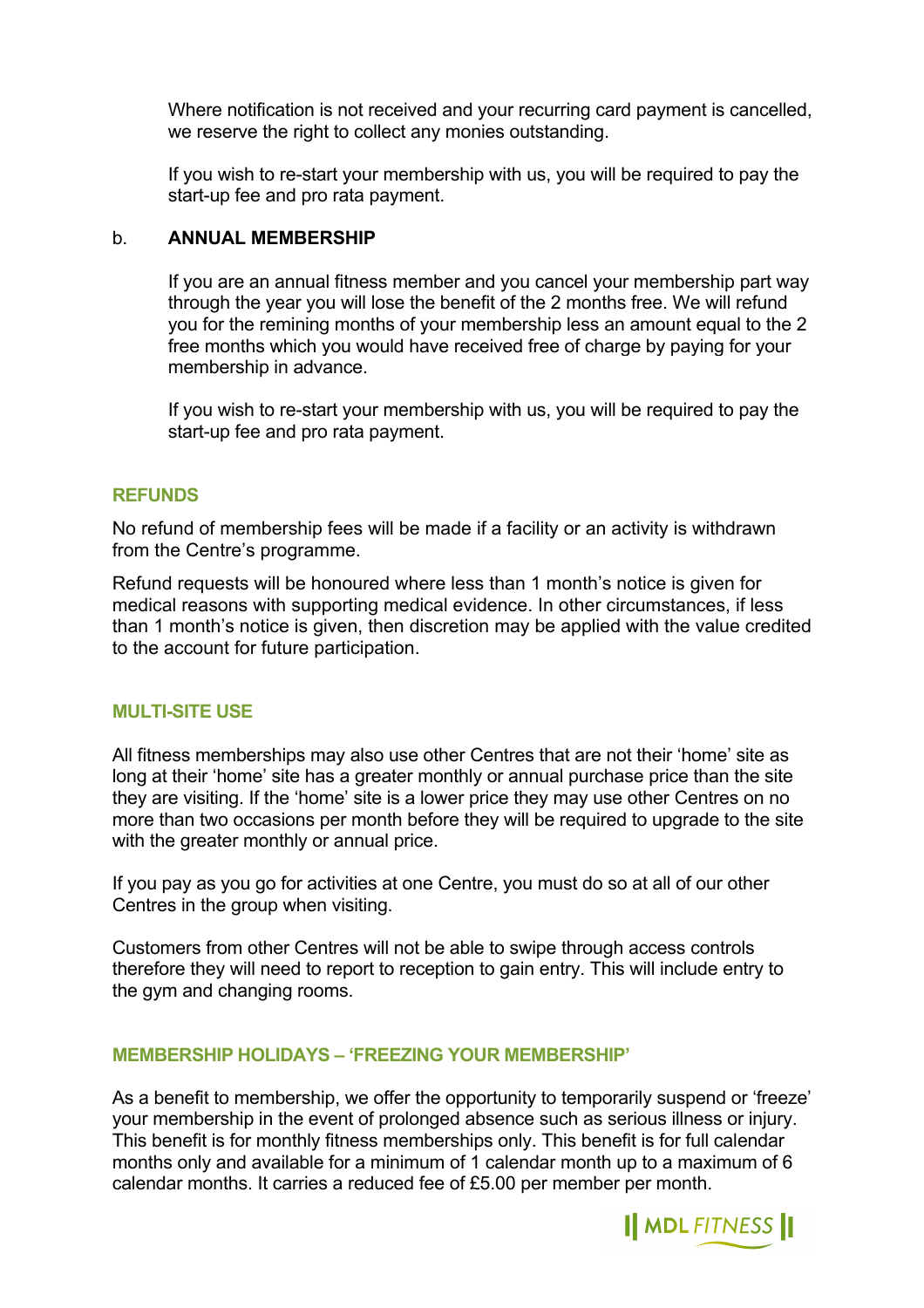Freezes can only commence after the pro rata payment has been taken. To activate this benefit, please request a suspension of your membership from the Centre before the 24th of the month to be effective the 1st of the following month. You will need to agree to the term of the freeze. At the end of the 'frozen period' your payment will revert to the appropriate fee automatically.

# **CHANGE OF DETAILS**

Should your personal details change, please notify us immediately. The details we hold for you will be used to communicate electronically. You can notify us online or in the Centre.

# **PRICES**

For pay as you go members the prices for the use of the facilities or any classes or sessions arranged by us may be reviewed at any point during your membership.

For annual and monthly fitness members we reserve the right to increase the membership fee once every 12 months. We will notify you of any increase in membership fees and provide you with 0 days' notice of any change. For annual fitness members the change will take effect upon any renewal.

### **DISRUPTION**

It may be necessary to undertake maintenance to the facility and its equipment at any time. Where we have to alter hours of business, every attempt will be made to provide advance notice and to minimise disruption and inconvenience. Compensation in the form of use of alternative facilities, activity vouchers, or pro rata refunds may be offered where disruption is set to continue for an extended period.

## **CONDUCT**

We expect our members to behave in a considerate manner and we will not accept any aggressive behaviour towards other members or our colleagues. We reserve the right to refuse admission for members behaving in such a manner and to terminate membership without notice if the behaviour, in our absolute discretion, is sufficiently poor as to diminish the enjoyment of the Centre by other members.

## **CENTRE RULES**

We will give you a copy of the membership rules on request, but the current membership rules will be available to read on a notice board or at reception at the Centre or on our website.

You must always abide by the membership rules when you use the Centre. If you do not, we will be entitled to suspend or terminate your membership.

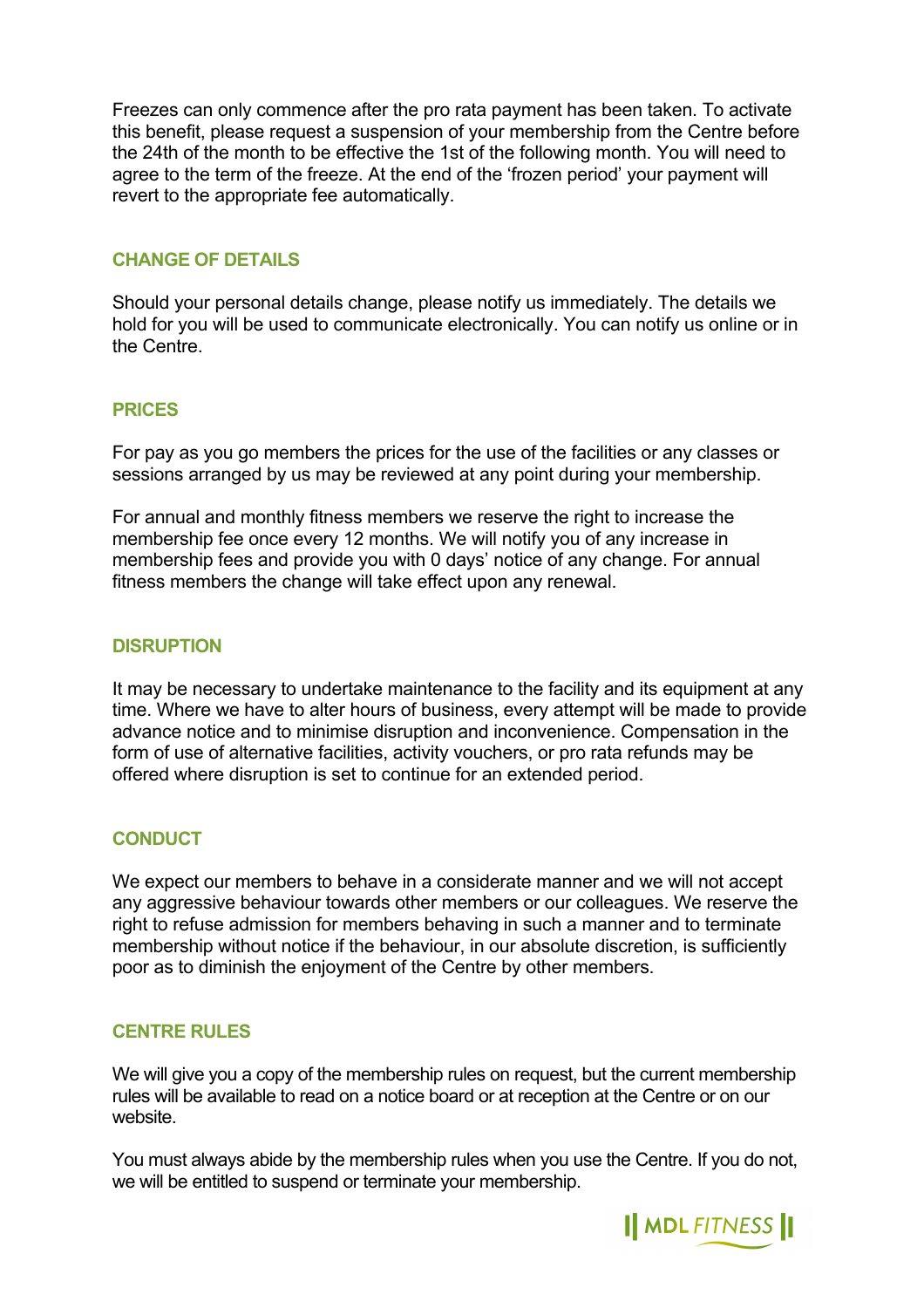You are responsible for your own state of health, physical condition and wellbeing at all times.

You may only use the equipment and facilities provided by the Centre in the correct manner and must not use them in any manner which constitutes a health and safety risk either to you or to others.

You should not attempt to use any equipment or facilities until a suitably qualified instructor has instructed you in the correct use of the same.

If you have any medical condition or are taking any medication which may affect your ability to exercise or use any equipment or facilities provided by the Centre in any way, you must inform us of it and act in accordance with any instructions provided by us as a result.

You must carry a towel with you when using the Centre and should wipe down equipment after use.

You should not use the Centre when under the influence of alcohol or illegal drugs.

You should dress appropriately when using the Centre. Outdoor clothing and/or dirty clothing should not be worn and should be stored in the lockers provided in the changing areas.

We do not allow any animals in the gym except for guide dogs. If you require the use of a guide dog, you should inform us of that when you apply for membership.

If you suffer an accident or injury at the Centre, you must report it and the circumstances under which it happened to the senior manager on duty immediately.

You should not use the Centre if you have an infectious illness or condition.

### **EQUIPMENT AND FACILITIES**

We have all equipment inspected, tested and maintained on a regular basis as required.

If you become aware of any damaged or defective equipment you should immediately cease using such equipment and inform a member of our staff.

We may withdraw equipment at any time and for any reason including, but not limited to, maintenance, repair and alteration.

We make equipment and facilities available on a first-come-first-served basis.

### **CLASSES**

You must book in advance to attend any class, workshop or similar event provided by us. No priority is given, and places are allocated on a first-come-first-served basis.

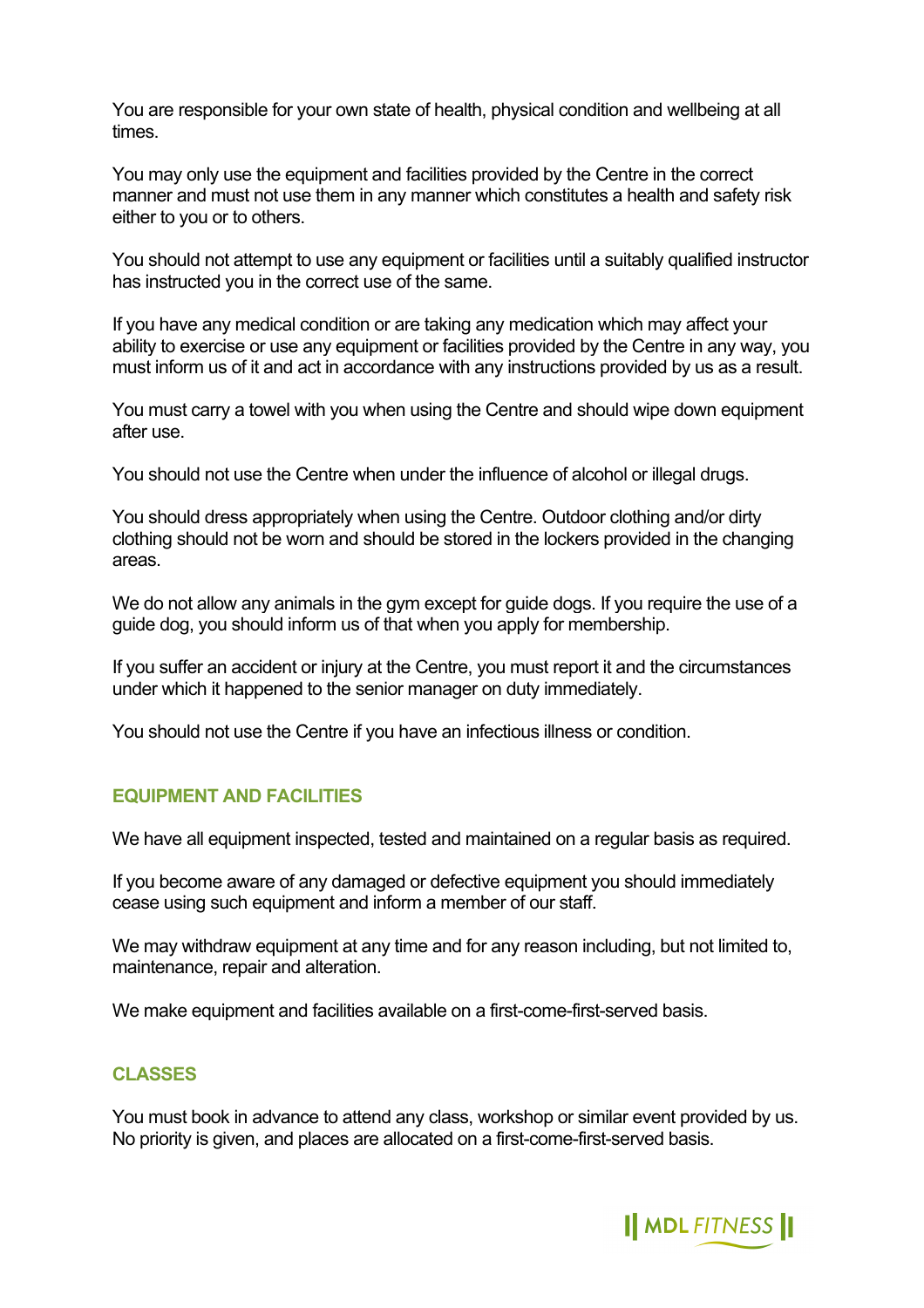## **LOCKERS**

You bring all personal belongings to the Centre at your own risk.

We do not accept legal responsibility for any loss or damage to these items.

If you leave your belongings in a locker overnight, we have the right to remove your belongings. You can claim the belongings we have removed from the Centre reception for up to two weeks after we remove them. After this time, we will not be responsible for the belongings.

If you find lost property, you must hand it into the Centre reception immediately.

The Centre noticeboard will show the times when you can pick up lost property from reception. We will hold items for three weeks only before giving them to charity.

## **DIGITAL MEMBERSHIP CARDS**

All members must be aged 16 years or over and will be provided with a digital membership card by email with a unique QR code for that member. The QR code should be used each time to gain entrance to the facilities and should only be used by the person to whom it has been issued.

### **PRIVACY POLICY**

For details of how Marina Developments Limited uses the personal information you provide, please see our [Privacy Policy.](https://www.mdlmarinas.co.uk/_assets/mdl-privacy-policy.pdf)

### **COVID-19**

As a result of Covid-19, we may from time to time need to implement changes to keep you as safe as possible. We are continuously monitoring the situation to make any necessary changes. As such, the Centre rules will change from time to time. If in doubt, please ask a member of our team.

Any measures displayed at the Centre will take precedence over any others for the time being and they are in place to provide a safe environment for all, in line with best practice for social distancing, hygiene, cleanliness, Centre operations and team & member safety.

You should not use the Centre if you have any Covid-19 symptoms.

### **MEMBERSHIP ADMINISTRATION**

For all direct debit membership administration enquiries please [contact us](https://www.mdlmarinas.co.uk/contact/?question_197=5837&question_196=6457).

For all other member enquiries please contact us using the appropriate option on our [online contact form o](https://www.mdlmarinas.co.uk/contact/?question_197=5837&question_196=6457)r contacting your Centre directly.